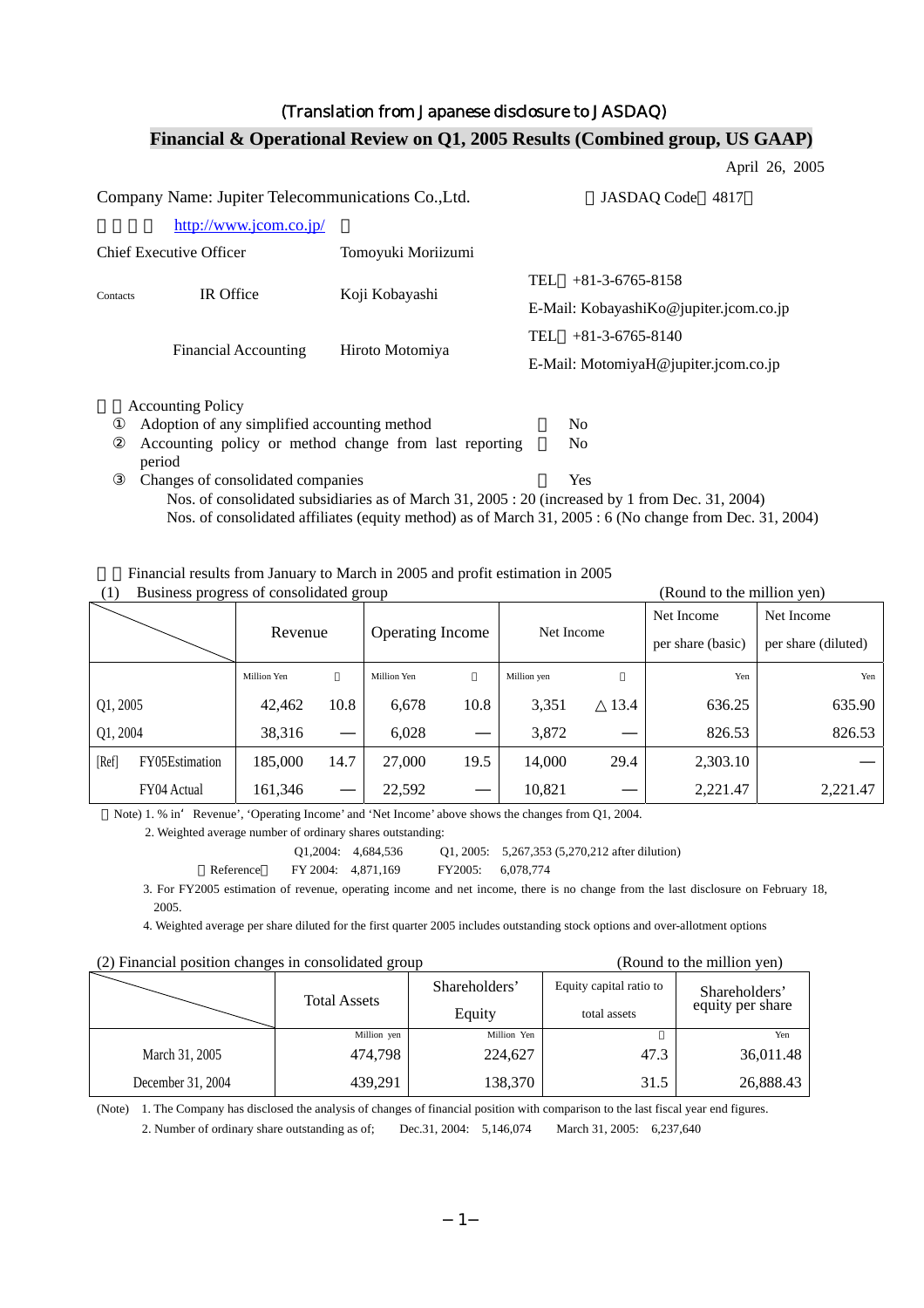| Cash Flow |                                                |                                                |                                                | (Round to the million yen)            |
|-----------|------------------------------------------------|------------------------------------------------|------------------------------------------------|---------------------------------------|
|           | Cash Flows from<br><b>Operating Activities</b> | Cash Flows from<br><b>Investing Activities</b> | Cash Flows from<br><b>Financing Activities</b> | Balance of Cash &<br>Cash Equivalents |
|           | Million Yen                                    | Million Yen                                    | Million Yen                                    | Million Yen                           |
| 01, 2005  | 12,575                                         | 10,839                                         | 29,081                                         | 41,237                                |
| Q1, 2004  | 10,006                                         | 11,341                                         | 2,198                                          | 8,649                                 |

Operational  $&$  financial situation for the first quarter, 2005

1) Qualitative information of business progress

The Company (including our consolidated subsidiaries, the "Company") has made every effort to maximize customer satisfaction through our 3 services (CATV, Internet and Telephony) with our business advantage of face-to-face business relationship with customers as community-based company. In addition to door-to-door sales, the Company has increased the sales from its 'Call Center'.

In this quarter, the Company introduced a new sales method to MDU (Multiple Dwelling Unit). With a lower cost burden by MDU owner, this new sales is projected to increase the contracts with MDU owner. Since tenants can watch digital CATV at a very competitive price, MDU owners have a better chance to attract tenants. On the other hand, the Company also has the opportunity to increase contracts with these tenants of Internet, telephony as well as upgrading to digital multiple-channel.

The Company also started VOD (Video on Demand) service in Tokyo area from January and in Kansai area from April. Initial reaction of customers to VOD service was positive. The Company expects to expand VOD sales.

For telephony service, the Company conducted technical and operational tests in Sapporo city of primary VoIP telephony services whose initial investments and operational cost are lower than the Company's current primary telephony service. Test has completed successfully, then the Company started the service in Sapporo from April 20, 2005. The Company plans to expand this service to other areas.

As a result of the above, revenue in this quarter ended March 31, 2005 increased by ¥4,146 million or 11% to ¥42,462 million compared with three months ended March 31, 2004. And net income before taxes also increased by ¥1,000 million, or 25% to ¥4,959 million compared with three months ended March 31, 2004. However, due to higher tax expenses caused primarily by higher taxable income, net income decreased by ¥521 million, or 13% to ¥3,351 million.

2) Quantitative information of 2005 full year financial estimation

No change from our last disclosure on the financial estimation on February 18, 2005 since this first quarter results are line with our annual plan.

The projections contained in this report are based on currently available information, and involve known and unknown risks, uncertainties and other important factors that could cause the actual results to differ materially from any future results expressed or implied by such projections. The Company cannot, therefore, guarantee that these projections will be met, and investors should not place undue reliance on any projections. The Company is not obligated to release any revisions or updates of the information contained in this report.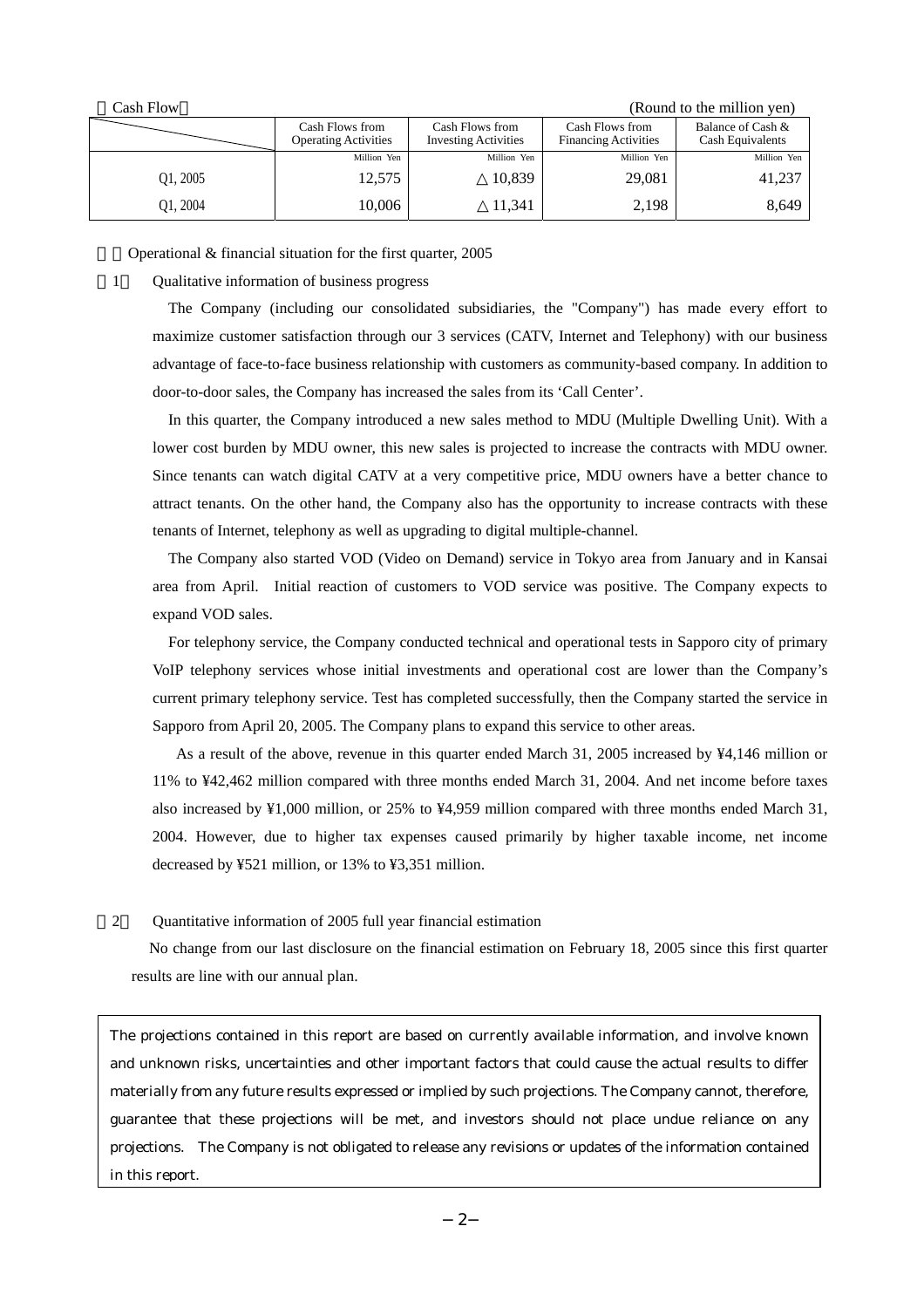# 〔**Attachment**〕

## 1.Consolidated Balance Sheet

|  | Unit Million Yen |
|--|------------------|
|  |                  |

|                                           | As of     | As of        |         |       | (Reference)    |
|-------------------------------------------|-----------|--------------|---------|-------|----------------|
|                                           | March 31, | December 31, | Changes |       | As of          |
| Account                                   | 2005      | 2004         |         |       | March 31, 2004 |
|                                           | ¥         | ¥            | ¥       | ( )   | ¥              |
| <b>Assets</b>                             |           |              |         |       |                |
| <b>Current Assets</b>                     |           |              |         |       |                |
| Cash and cash equivalents                 | 41,237    | 10,420       | 30,817  | 295.7 | 8,649          |
| Restricted cash                           |           |              |         |       | 690            |
| Account receivable                        | 8,091     | 8,823        | 732     | 8.3   | 9,343          |
| Loan to related party                     |           | 4,030        | 4,030   | 100.0 |                |
| Prepaid expenses and other current assets | 3,051     | 4,099        | 1,048   | 25.6  | 1,650          |
| Total current assets                      | 52,379    | 27,372       | 25,007  | 91.4  | 20,332         |
| Investments:                              |           |              |         |       |                |
| Investments in affiliates                 | 3,801     | 3,773        | 28      | 0.7   | 2,787          |
| Investments in other securities, at cost  | 2,902     | 2,901        | 1       | 0.0   | 2,892          |
| Total investments                         | 6,703     | 6,674        | 29      | 0.4   | 5,679          |
| Property & Equipment, at cost             |           |              |         |       |                |
| Land                                      | 1,796     | 1,796        |         |       | 1,822          |
| Distribution system & equipment           | 353,804   | 344,208      | 9,596   | 2.8   | 320,157        |
| Support equipment & buildings             | 12,473    | 12,613       | 140     | 1.1   | 11,327         |
|                                           | 368,073   | 358,617      | 9,456   | 2.6   | 333,306        |
|                                           |           |              |         |       |                |
| Less accumulated depreciation             | 112,661   | 108,614      | 4,047   | 3.7   | 88,644         |
| Total PP&E                                | 255,412   | 250,003      | 5,409   | 2.2   | 244,662        |
| <b>Other Assets</b>                       |           |              |         |       |                |
| Goodwill, net                             | 143,843   | 140,659      | 3,184   | 2.3   | 143,991        |
| Other                                     | 16,461    | 14,583       | 1,878   | 12.9  | 12,974         |
| Total other assets                        | 160,304   | 155,242      | 5,062   | 3.3   | 156,965        |
| <b>Total Assets</b>                       | 474,798   | 439,291      | 35,507  | 8.1   | 427,638        |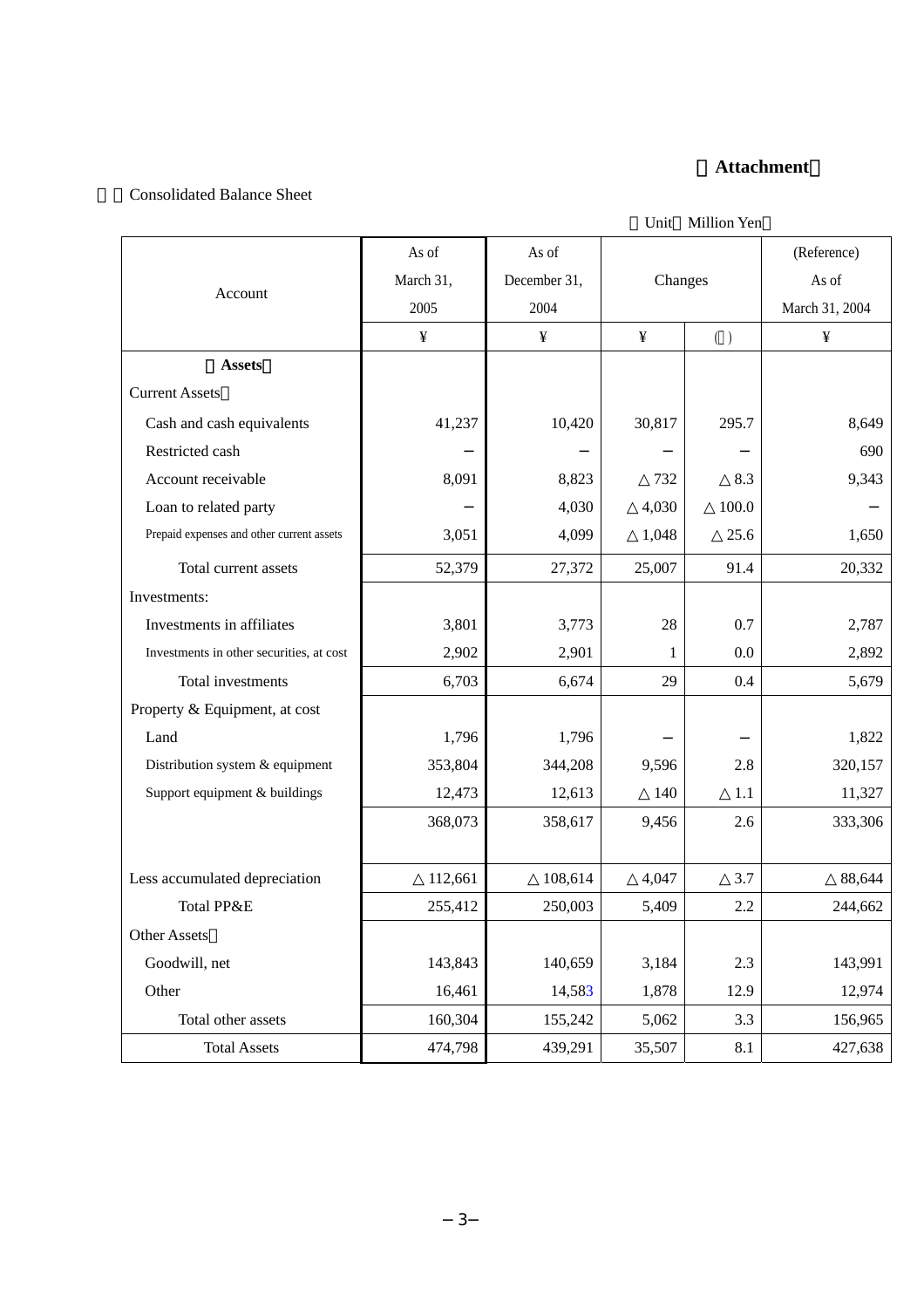|                                                 | As of     | As of        |         |         | (Reference)    |
|-------------------------------------------------|-----------|--------------|---------|---------|----------------|
|                                                 | March 31, | December 31, | Changes |         | As of          |
| Account                                         | 2005      | 2004         |         |         | March 31, 2004 |
|                                                 | ¥         | ¥            | ¥       | ( )     | ¥              |
| Liabilities                                     |           |              |         |         |                |
| <b>Current liabilities</b>                      |           |              |         |         |                |
| Short-term loans                                | 259       | 250          | 9       | 3.8     |                |
| Long-term debt - current portion                | 7,368     | 5,386        | 1,982   | 36.8    | 2,581          |
| Capital lease obligations- current portion      |           |              |         |         |                |
| Related parties                                 | 8,320     | 8,237        | 83      | 1.0     | 7,707          |
| Other                                           | 1,282     | 1,292        | 10      | 0.8     | 1,700          |
| Accounts payable                                | 12,907    | 17,164       | 4,257   | 24.8    | 13,881         |
| Accrued expenses and other liabilities          | 6,650     | 6,156        | 494     | 8.0     | 4,445          |
| Total current liabilities                       | 36,786    | 38,485       | 1,699   | 4.4     | 30,314         |
| Long-term debt, less current portion            |           |              |         |         |                |
| Related parties                                 |           |              |         |         | 154,601        |
| Other                                           | 142,530   | 194,088      | 51,558  | 26.6    | 71,736         |
| Capital lease Obligations, less current portion |           |              |         |         |                |
| Related parties                                 | 20,571    | 19,715       | 856     | 4.3     | 17,039         |
| Other                                           | 2,421     | 2,561        | 140     | 5.4     | 3,579          |
| Deferred revenue                                | 43,092    | 41,699       | 1,393   | 3.3     | 42,406         |
| Severance & retirement allowance                | 2,809     | 2,719        | 90      | 3.3     | 2,055          |
| Redeemable preferred Stock of                   | 500       | 500          |         |         | 500            |
| consolidated subsidiary                         |           |              |         |         |                |
| Other liabilities                               | 269       | 180          | 89      | 49.6    | 3,907          |
| <b>Total liabilities</b>                        | 248,978   | 299,947      | 50,969  | 17.0    | 326,137        |
| Minority interest                               | 1,193     | 974          | 219     | 22.5    | 699            |
| Commitments & contingencies                     |           |              |         |         |                |
| Shareholders' equity                            | 110,608   | 78,133       | 32,475  | 41.6    | 63,133         |
| Ordinary share no par value                     |           |              |         |         |                |
| Additional paid-in capital                      | 188,476   | 137,931      | 50,545  | 36.6    | 122,855        |
| Accumulated deficit                             | 74,334    | 77,686       | 3,352   | 4.3     | 84,635         |
| Accumulated other                               |           |              |         |         |                |
| comprehensive loss                              | 123       | 8            | 115     | 1,399.7 | 551            |
| Total shareholders' equity                      | 224,627   | 138,370      | 86,257  | 62.3    | 100,802        |
| Total                                           | 474,798   | 439,291      | 35,507  | 8.1     | 427,638        |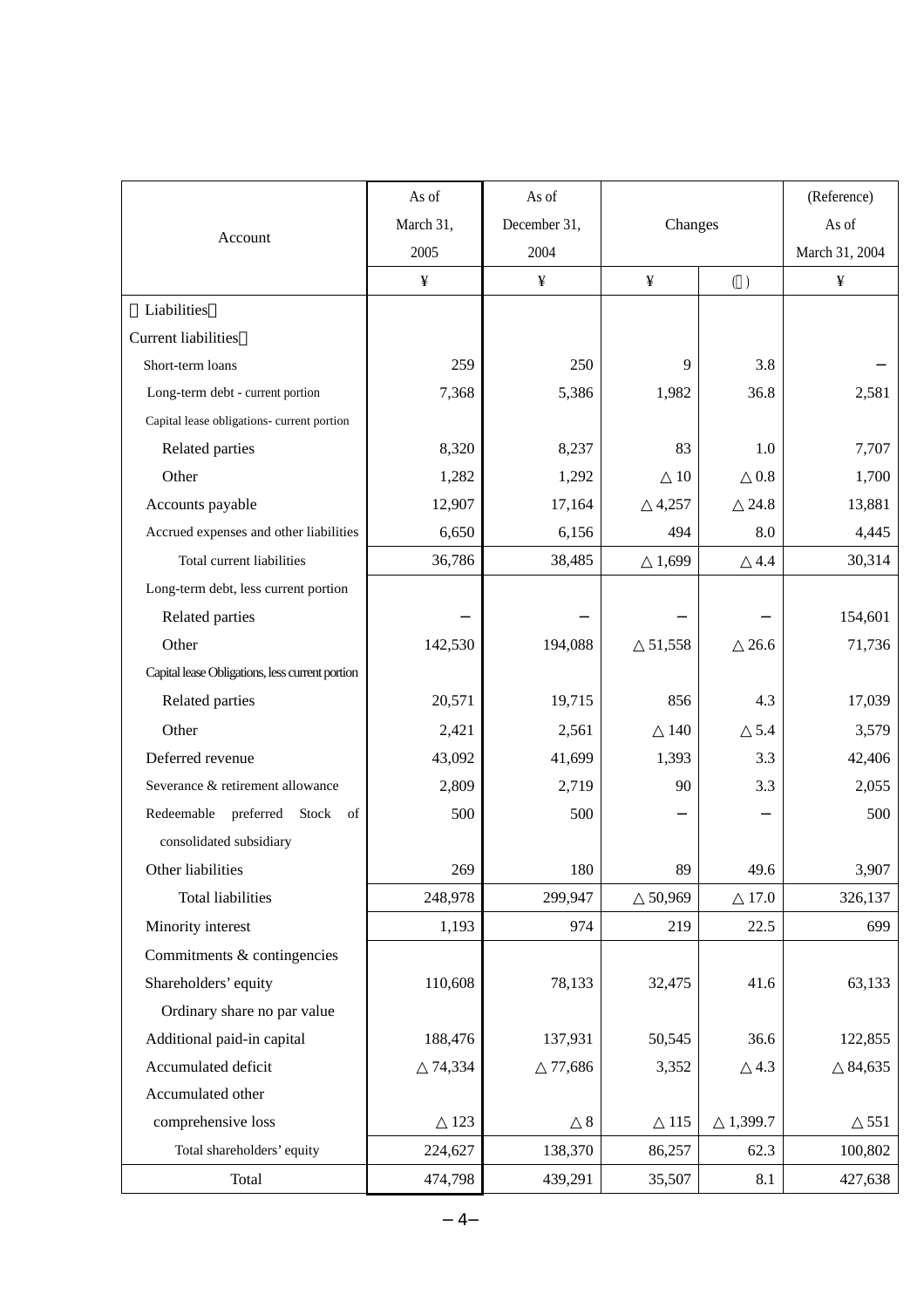#### 2.Consolidated Profit and Loss Statement

Unit Million Yen

| Account                                     | Three months<br>ended<br>March 31, 2005 | Three months<br>ended<br>March 31, 2004 | Changes |         | Reference<br>Twelve months<br>ended Dec. 31,<br>2004 |
|---------------------------------------------|-----------------------------------------|-----------------------------------------|---------|---------|------------------------------------------------------|
|                                             | ¥                                       | ¥                                       | ¥       |         | ¥                                                    |
| Revenue                                     |                                         |                                         |         |         |                                                      |
| Subscription fees                           | 38,100                                  | 33,470                                  | 4,630   | 13.8    | 140,826                                              |
| Other                                       | 4,362                                   | 4,846                                   | 484     | 10.0    | 20,520                                               |
| Total revenue                               | 42,462                                  | 38,316                                  | 4,146   | 10.8    | 161,346                                              |
| Operating costs & expenses                  |                                         |                                         |         |         |                                                      |
| Operating & programming costs               | 16,847                                  | 15,833                                  | 1,014   | 6.4     | 53,870                                               |
| Selling, general                            | 8,007                                   | 7,393                                   | 614     | 8.3     | 44,227                                               |
| & administrative expenses                   |                                         |                                         |         |         |                                                      |
| Stock compensation                          | 960                                     | 17                                      | 943     | 5,664.2 | 84                                                   |
| Depreciation & amortization                 | 9,970                                   | 9,045                                   | 925     | 10.2    | 40,573                                               |
| Total                                       | 35,784                                  | 32,288                                  | 3,496   | 10.8    | 138,754                                              |
| Operating income                            | 6,678                                   | 6,028                                   | 650     | 10.8    | 22,592                                               |
| Other income (expense)                      |                                         |                                         |         |         |                                                      |
| Interest expense, net                       |                                         |                                         |         |         |                                                      |
| Related parties                             | 251                                     | 1,107                                   | 856     | 77.3    | 4,055                                                |
| Other                                       | 1,579                                   | 869                                     | 710     | 81.8    | 6,046                                                |
| Other income, net                           | 170                                     | 54                                      | 116     | 220.0   | 37                                                   |
| Income before taxes, etc                    | 5,018                                   | 4,106                                   | 912     | 22.2    | 12,528                                               |
| Equity in earnings of affiliates            | 86                                      | 37                                      | 49      | 133.4   | 610                                                  |
| Minority interest in net (income)<br>losses | 145                                     | 184                                     | 39      | 21.4    | 458                                                  |
| Income before income taxes                  | 4,959                                   | 3,959                                   | 1,000   | 25.3    | 12,680                                               |
| Income taxes                                | 1,608                                   | 87                                      | 1,521   | 1,748.0 | 1,859                                                |
| Net Income                                  | 3,351                                   | 3,872                                   | 521     | 13.4    | 10,821                                               |
|                                             |                                         |                                         |         |         |                                                      |
| Net income per share (in Yen)               | 636.25                                  | 826.53                                  | 190.28  | 23.0    | 2,221.47                                             |
| Net income per share - diluted (in Yen)     | 635.90                                  | 826.53                                  | 190.63  | 23.1    | 2,221.47                                             |
| Weighted average number of                  |                                         |                                         |         |         |                                                      |
| ordinary shares outstanding - basic         | 5,267,353                               | 4,684,536                               | 582,817 | 12.4    | 4,871,169                                            |
| - diluted                                   | 5,270,212                               | 4,684,536                               | 585,676 | 12.5    | 4,871,169                                            |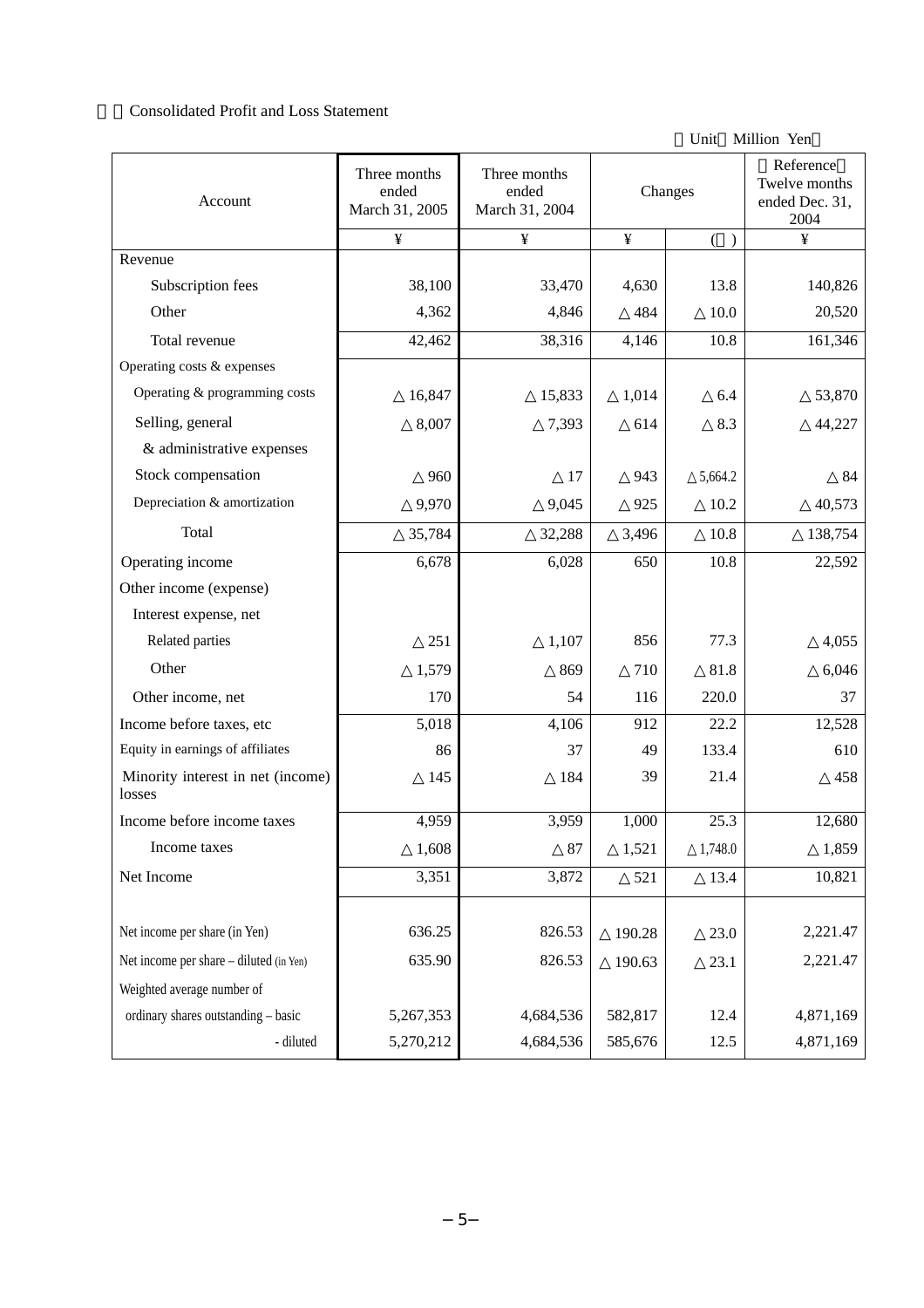#### (Notes to Profit and Loss statement)

- 1. *Reclassification of expenses* LMI/Sumisho Super Media, LLC ("SM"), who is our parent company and owned 55.46% ownership interests to Jupiter Telecommunications Co., Ltd ("Jupiter") as of March 31, 2005, became a fully consolidated subsidiary of Liberty Media International, Inc. ("LMI") who is listed in NASDAQ in USA since LMI had a deciding vote of SM in February 2005. In order to keep consistent expense classifications within LMI group, the Company reclassified certain expenses between 'Operating and programming costs' and 'Selling, general and administrative expenses'. This reclassification has been made in both current and previous periods. As a result, the Company reclassified approximately ¥2,984 million (or 8% of revenue) from 'Selling, general and administrative expenses' to 'Operating and programming costs' for the three months ended March 31, 2004. Main items to have been reclassified are payroll-related benefits and billing  $\&$  call center related expenses.
- 2. *Stock compensation expense* Stock compensation expense increased by ¥943 million, from ¥17 million for the three months ended March 31, 2004 to ¥960 million for the three months ended March 31, 2005. The Company accounts for stock-based compensation plans to employees using the intrinsic value based method prescribed by Accounting Principles Board Opinion No. 25, *Accounting for Stock Issued to Employees* ("APB No. 25") and FASB Interpretation No. 44, *Accounting for Certain Transactions Involving Stock Compensation — an Interpretation of APB No. 25*. ("FIN No. 44") The Company also accounts for its stock-based compensation plans to nonemployees and employees of unconsolidated affiliated companies using the fair market value based method prescribed by SFAS No. 123, *Accounting for Stock-Based Compensation*, and Emerging Issues Task Force Issue 00-12, *Accounting by an Investor for Stock-Based Compensation Granted to Employees of an Equity Method Investee* ("EITF 00-12") With IPO launch in March, the exercisable price of stock options was set at ¥80,000 per share and the stock price as of March 31, 2005 (fair market value) was 85,500 per share. This is the first time that the market fair value exceeded the exercisable price. In the past, we didn't recognized stock compensation expenses for Jupiter's officers & employee as well as consolidated affiliates' employee since the intrinsic value was zero. This increase was because we recognized stock compensation expenses of intrinsic value (=variance between fair value and exercisable price) for entire period of option vested.
- 3. *Income tax expense* Income tax expense increased by ¥1,521 million, from ¥87 million for the three months ended March 31, 2004 to ¥1,608 million for the three months ended March 31, 2005. The increase was attributable to higher taxable income of six subsidiaries who became tax payers in 2004 and the utilization of net operating losses that previously had 100% valuation allowance against such net operating loss carry forwards. The valuation allowance was established at time of acquisition for such subsidiaries. As a result, the credit for the reversal of such valuation allowances is a reduction of such subsidiaries goodwill instead of deferred tax benefit, resulting in higher income tax expense.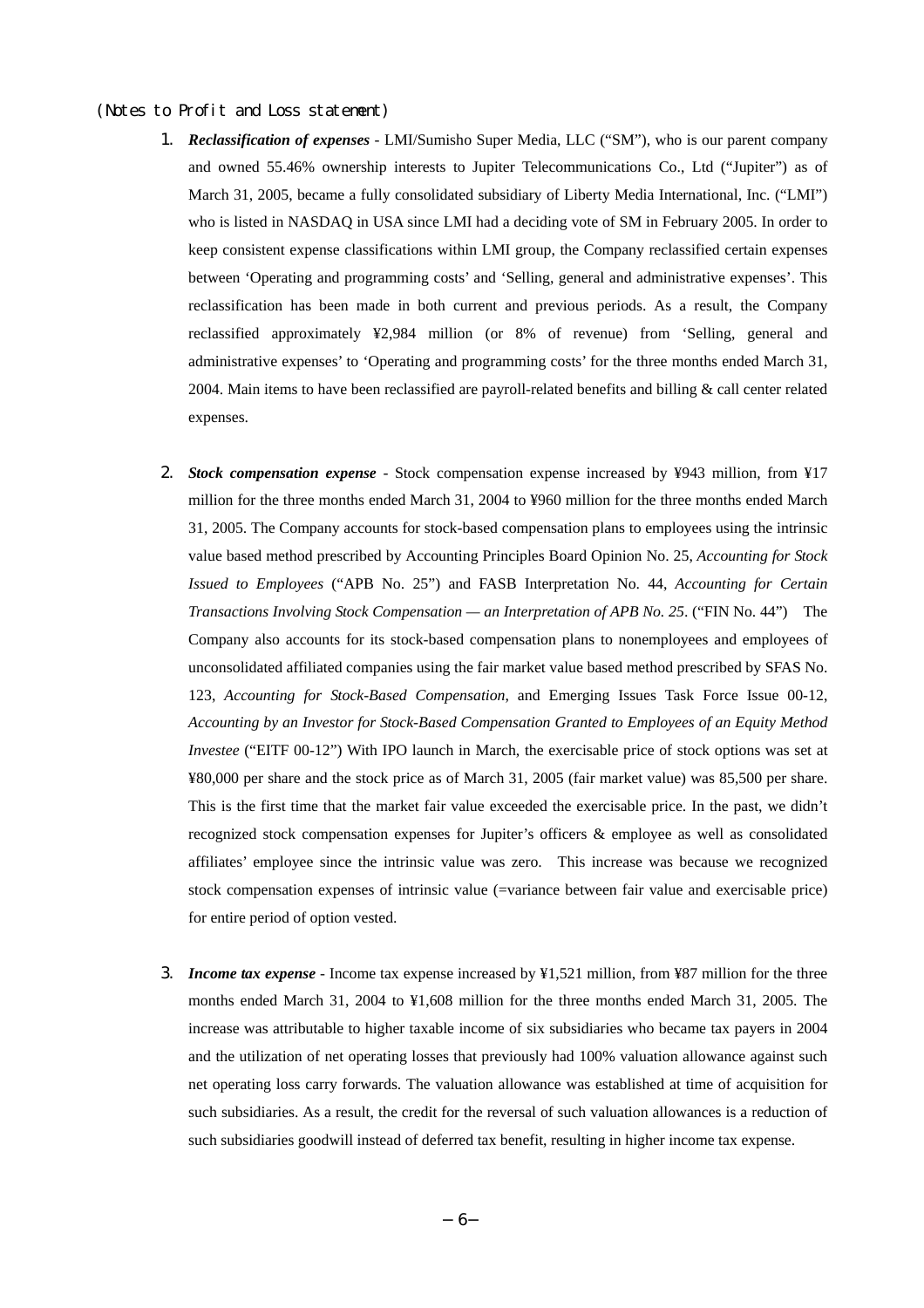#### 3.Consolidated Cash Flow Statement

Unit: Million Yen

|                                                                                         | Three months<br>ended | Three months<br>ended | Reference<br>Twelve months |
|-----------------------------------------------------------------------------------------|-----------------------|-----------------------|----------------------------|
|                                                                                         | March 31, 2005<br>¥   | March 31, 2004<br>¥   | ended Dec. 31, 2004<br>¥   |
|                                                                                         |                       |                       |                            |
| Cash flows from operating activities                                                    |                       |                       |                            |
| Net income<br>Adjustments to reconcile net income to net                                | 3,351                 | 3,872                 | 10,821                     |
| cash provided by operating activities                                                   |                       |                       |                            |
| Depreciation & amortization                                                             | 9,970                 | 9,045                 | 40,573                     |
| Equity in earnings of affiliates                                                        | 86                    | 37                    | 610                        |
| Minority interest in net income                                                         | 145                   | 184                   | 459                        |
| Stock compensation expense                                                              | 960                   | 17                    | 84                         |
| Deferred income taxes                                                                   | 680                   |                       | 46                         |
| Provision for retirement allowance                                                      | 90                    | 31                    | 648                        |
| Changes in operating assets & liabilities,<br>excluding effects of business combination |                       |                       |                            |
| Dec./(Inc.) in account receivables, net                                                 | 871                   | 1,385                 | 431                        |
| Dec./(Inc.) in prepaid expenses $\&$ other current<br>assets                            | 73                    | 48                    | 5                          |
| (Inc.)/Dec. in other assets                                                             | 91                    | 149                   | 2,444                      |
| (Dec.)/Inc. in account payable                                                          | 4,002                 | 3,441                 | 1,185                      |
| Inc. in accrued expenses & other liabilities                                            | 507                   | 1,504                 | 39                         |
| Inc./(Dec) in deferred revenue                                                          | 75                    | 413                   | 381                        |
| Net cash provided by operating activities                                               | 12,575                | 10,006                | 52,512                     |
| Cash flows from investing activities                                                    |                       |                       |                            |
| Capital expenditure                                                                     | 6,578                 | 7,404                 | 31,793                     |
| Acquisition of new subsidiaries, net of cash<br>acquired                                | 4,234                 | 103                   | 443                        |
| Investments in & advances to affiliates                                                 | 60                    | 45                    | 360                        |
| (Inc.)/Dec. in restricted cash                                                          |                       | 1,083                 | 1,773                      |
| Loan to related party                                                                   |                       |                       | 4,030                      |
| Acquisition of minority interest in cosol. Subs.                                        | 215                   | 4,948                 | 4,960                      |
| Other investing activities                                                              | 128                   | 14                    | 69                         |
| Net cash used in investing activities                                                   | 10,839                | 11,341                | 39,882                     |
| Cash flows from financing activities                                                    |                       |                       |                            |
| Proceeds from issuance of common stock                                                  | 82,058                |                       | 30,000                     |
| Net inc./(dec.) in short-term loans                                                     | 9                     |                       | 250                        |
| Proceeds from long-term debt                                                            | 1,425                 | 5,302                 | 185,302                    |
| Principal payments of long-term debt                                                    | 51,418                | 654                   | 210,098                    |
| Principal payments under capital lease obligation                                       | 2,993                 | 2,450                 | 11,887                     |
| Other financing activities                                                              |                       |                       | 3,563                      |
| Net cash provided by (used in) financing activities                                     | 29,081                | 2,198                 | 9,996                      |
| Net increase in cash & cash equivalents                                                 | 30,817                | 863                   | 2,634                      |
| Cash & cash equivalents at beginning                                                    | 10,420                | 7,786                 | 7,786                      |
| Cash & cash equivalents at ending                                                       | 41,237                | 8,649                 | 10,420                     |